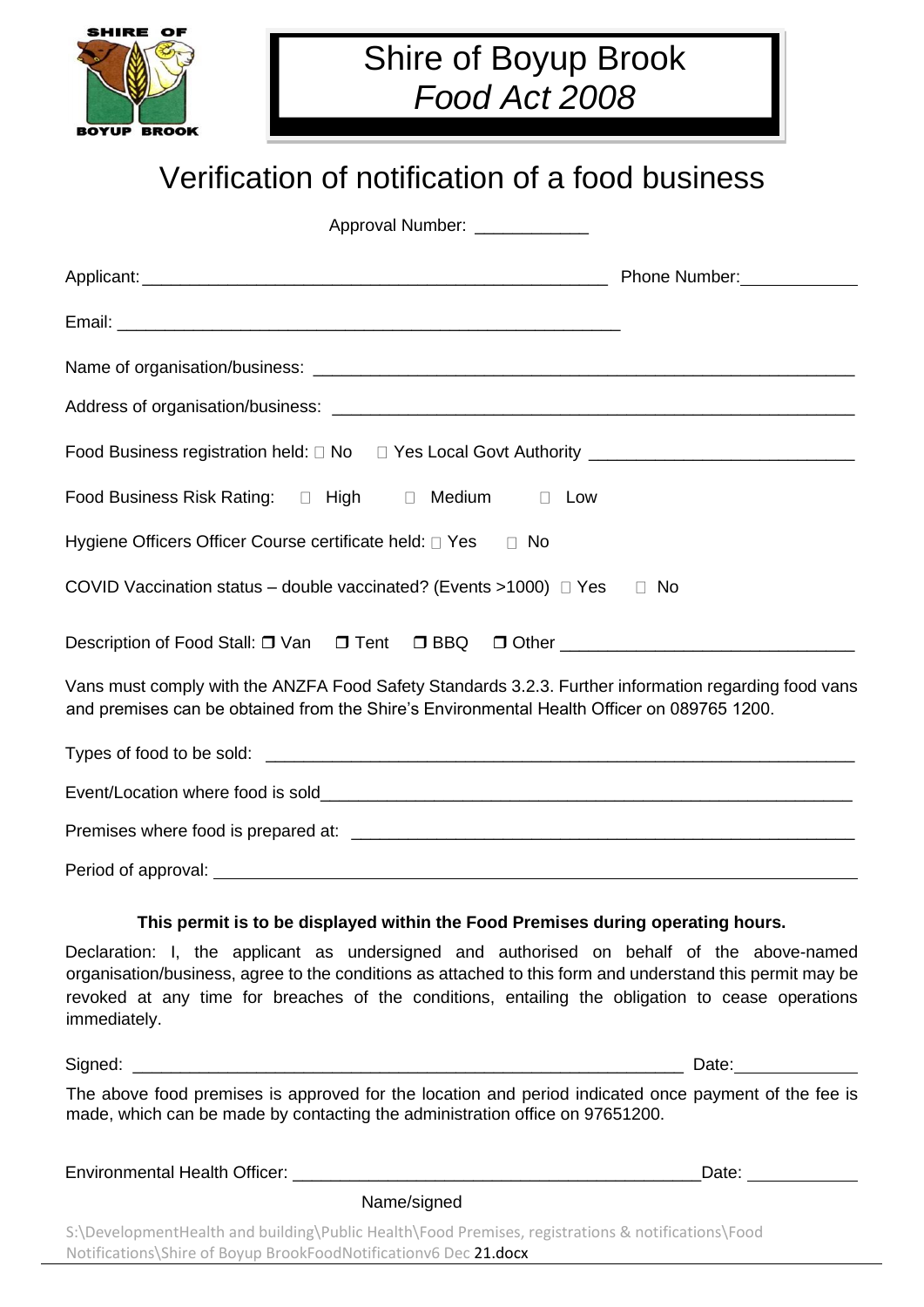### **CONDITIONS OF APPROVAL - Food vendors copy**

#### **1. Perishable food must be kept at 5 degrees or less than or greater than 60 degrees Celsius at all times.**

Food kept between  $5^{\circ}$ C and  $60^{\circ}$ C (the danger zone) will promote the rapid growth of bacteria in perishable food items, leading to food poisoning. These food items need to be kept refrigerated or in insulated boxes, such as eskies, covered with ice or ice bricks. Hot food will need to be kept hot (60°C or above) for the duration of the event.

A **THERMOMETER** must be kept at all times at the temporary food premises to monitor temperatures.

#### **2. Food must be kept covered or protected from insects and dust at all times.**

Food must be kept in clean containers or protected in a manner that prevents contamination be insects, dust, and people sneezing or coughing.

#### **3. Washing Facilities are to be provided.**

An adequate water supply to last for the duration of the event must be provided. The water must be a drinkable quality and stored in a clean container. In addition, hot water needs to be available for the washing of equipment. No disposal of waste water onto the ground is permitted. Disposal hand towels, soap and detergents must be available at the premises.

#### **4. Food Premises to be enclosed adequately.**

Food premises are to be enclosed adequately to protect the food preparation area from the elements.

#### **5. All preparation areas and containers to be washable.**

All bench tops and containers are to be smooth, impervious and washable.

#### **6. Personal Hygiene and Cleaning.**

All people involved with food preparation and sale must be clean and have clean clothing. Persons affected by a food-borne illness should not be involved in food handling. Hands are to be washed regularly, hair to be covered and long hair to be tied back. All surfaces are to be kept clean.

Food to be handled with tongs or similar equipment; separate utensils are to be used to handle raw and cooked meats. Hands must be washed after handling raw meats.

If children are assisting on a food stall they must receive adult supervision.

SMOKING IS NOT PERMITTED at or near food premises.

- **7. Rubbish to be placed in appropriate receptacles with lids on and to be removed hygienically and regularly to an approved disposal facility.**
- **8. Electric cords to be tagged by licensed Electrician annually & to be made safe (buried) or secured (high), so as not to cause a trip hazard.**
- **9. Gas installations must comply with state legislation, be regularly inspected & tested.**
- **10. Any direction given by the Environmental Health Officer relating to Food Hygiene or Safety to be followed.**
- **11. Compliance with all directives issued under the State of Emergency in respect of the pandemic caused by COVID – 19.**